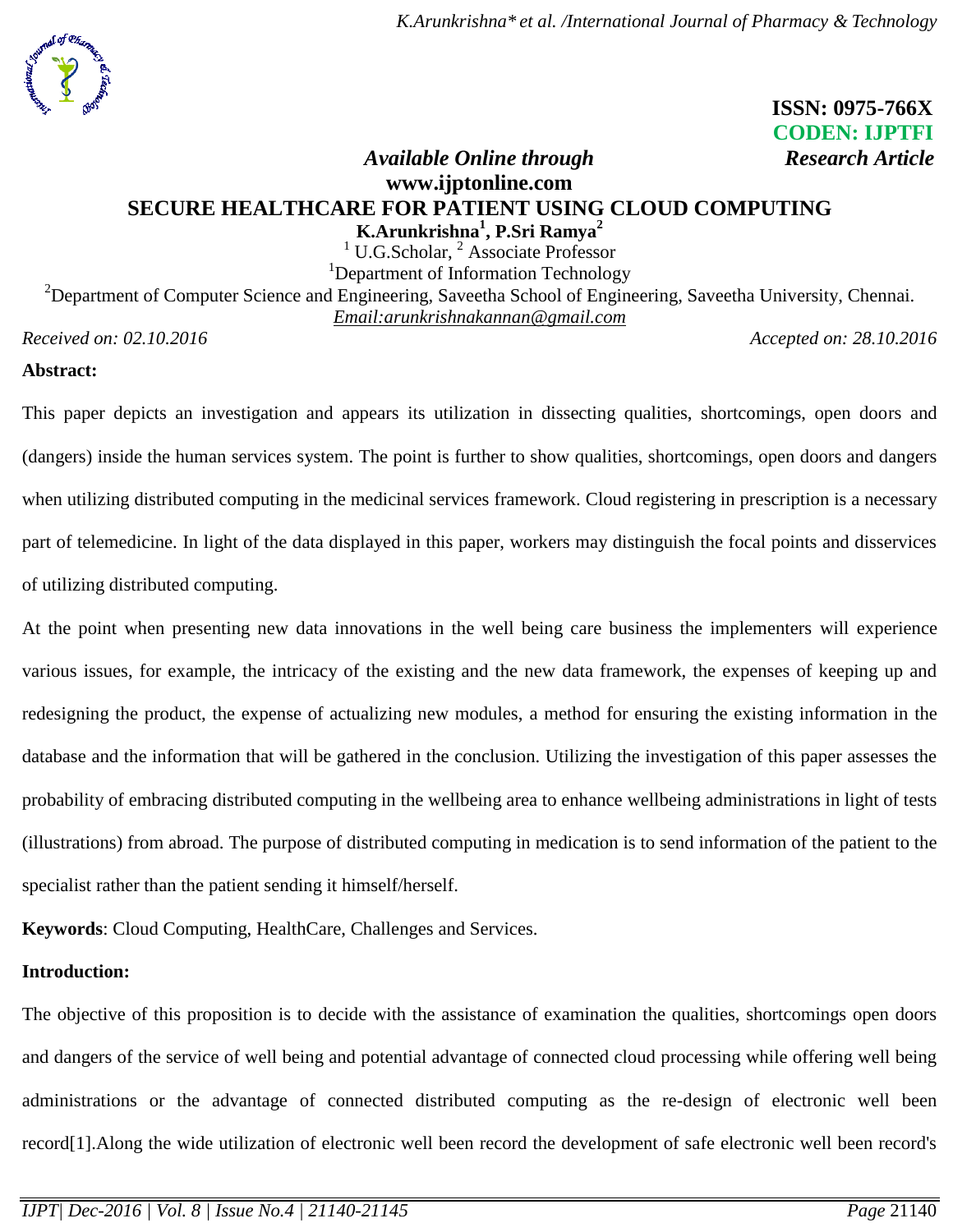*K.Arunkrishna\* et al. /International Journal of Pharmacy & Technology* pulled in gigantic consideration in well being industry and scholastic group and such actuality consequently roused us for this kind of research. Methods connected in the theory: perception, observation, content examination demonstrating and investigation[2]. The investigation is utilized these days as unavoidable piece of situational examination with which procedure of methodology plan begins because of effortlessness, and machine well being. The point of this to give a reasonable reference to help endeavour data innovation and business leaders of the medicinal services industry as they investigate and consider the distributed computing on their business. The paper incorporates direction and systems, intended to help these chiefs and think about distributed computing offerings in key ranges from various cloud suppliers, checking diverse prerequisites from different performing artists including medicinal practices, hospitals, research offices, insurance agencies and governments. Cloud helped for checking, which applies the overall correspondence needs to and distributed computing innovations to give input choice backing, has been considered are way to deal with enhancing the quality social insurance administration while bringing down the medicinal services cost. In current healing facilities patients need to remain in a line and fill frames physically. There is no lasting records of the patients and no worldwide availability.

#### **1. Cloud Computing Healthcare:**

Social insurance industry has utilized new innovations to streamline forms, convey novel patient consideration applications what's more, at last to give enhanced social insurance administrations. Regardless of the use of IT arrangements, medicinal services associations face the difficulties, such as, high base administration costs, dynamic requirements for computational assets, versatility of HR, universal access, multi-occupancy and expanded interest for cooperation. These key difficulties vouch for the presentation of distributed computing in human services associations. The five crucial attributes of the cloud sufficiently address these difficulties. On-interest administration: assets can be provisioned instantly with no human mediation. Wide system access: administrations can be gotten to from any area when. Cloud driven social insurance administration .Information administration is a prime issue in human services industry. Purpose of consideration focuses, especially, need to store and keep up pica bytes of information about human asset, account documents and quiet medicinal records including persistent history, diagnosis, treatment, dietary data and so on. Customary method of in house information support acquires a major venture on IT staff and capacity base . Moreover, issues like information misfortune, information robbery, and information accessibility and information uprightness stay normal to the server farm. Cloud information stockpiling and support structures like and so forth offer a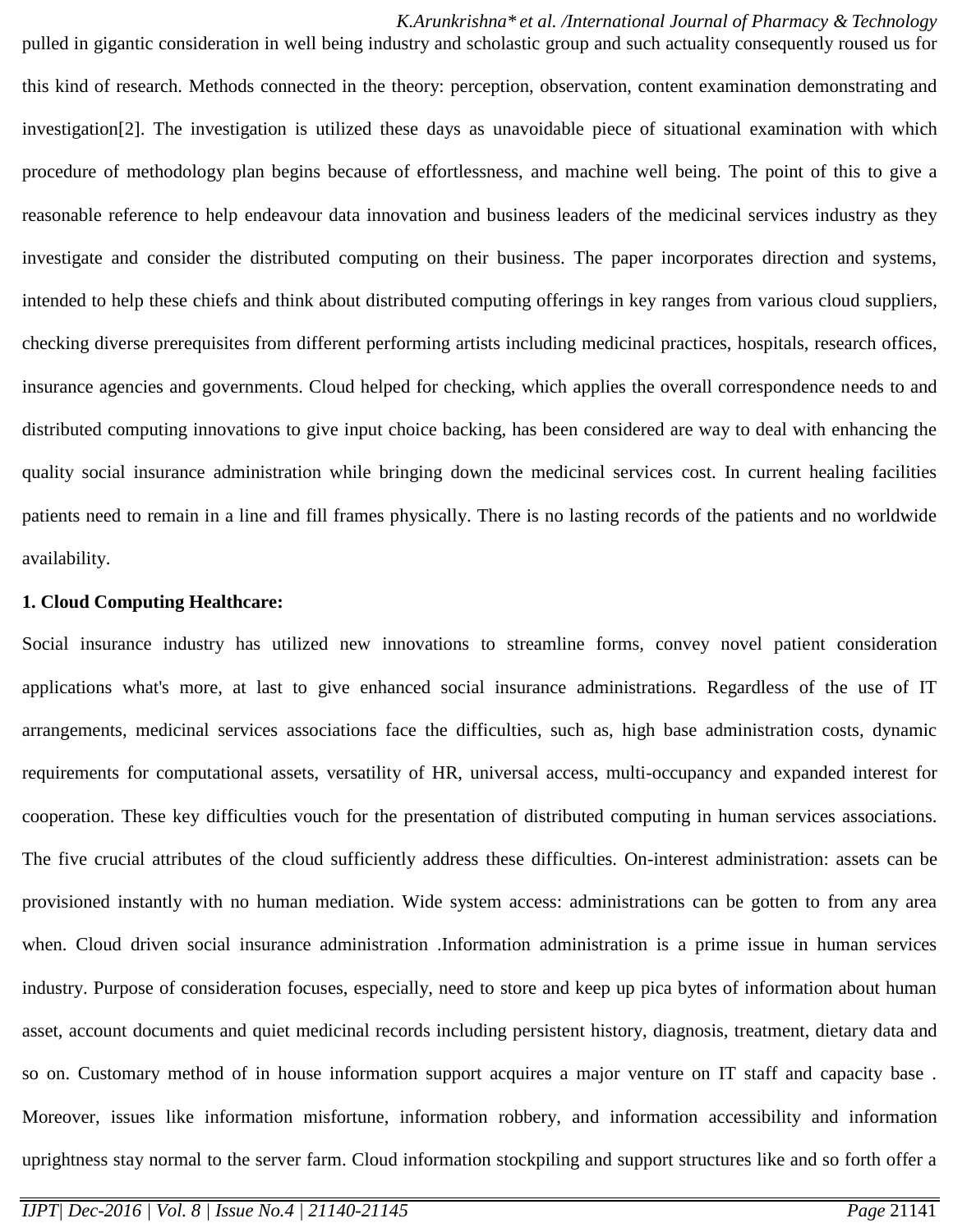*K.Arunkrishna\* et al. /International Journal of Pharmacy & Technology* financially s answer for the issue without hardly lifting a finger of administration [2]. In expansion to this, distributed storage benefits It builds the information accessibility. Clinicians can get to the information day in and day out from wherever they need. Doctors can impart the information to different masters around the globe for basic leadership. Many synchronous information access can be made utilizing any gadget having a web program.

## **2. Data Management:**

Social insurance industry has utilized new innovations to streamline forms, convey novel patient consideration applications what's more, at last to give enhanced social insurance administrations. Regardless of the use of IT arrangements, medicinal services associations face the difficulties, such as, high base administration costs, dynamic requirements for computational assets, versatility of HR, universal access, multi-occupancy and expanded interest for cooperation. These key difficulties vouch for the presentation of distributed computing in human services associations. The five crucial attributes of the cloud sufficiently address these difficulties. On-interest administration: assets can be provisioned instantly with no human mediation. Wide system access: administrations can be gotten to from any area when. Cloud driven social insurance administration .Information administration is a prime issue in human services industry. Purpose of consideration focuses, especially, need to store and keep up pica bytes of information about human asset, account documents and quiet medicinal records including persistent history,diagnosis, treatment, dietary data and so on. Customary method of in house information support acquires a major venture on IT staff and capacity base . Moreover, issues like information misfortune, information robbery, information accessibility and information uprightness stay normal to the server farm. Cloud information stockpiling and support structures like and so forth offer a financially s answer for the issue without hardly lifting a finger of administration [2]. In expansion to this, distributed storage benefits It builds the information accessibility. Clinicians can get to the information day in and day out from wherever they need. Doctors can impart the information to different masters around the globe for basic leadership. Many synchronous information access can be made utilizing any gadget having a web program.

#### **3. Deployment Models:**

Four arrangement models of distributed computing are as per the following: Open cloud: Public cloud as its name recommends "Open" is accessible to overall population. It is sparing cloud that is remain solitary, exclusive based and off-premises. In house and little organizations use open cloud for the most part to meet their prerequisites. Private cloud: Big associations use private cloud to serve their business needs inside. Private cloud is more secure, very much designed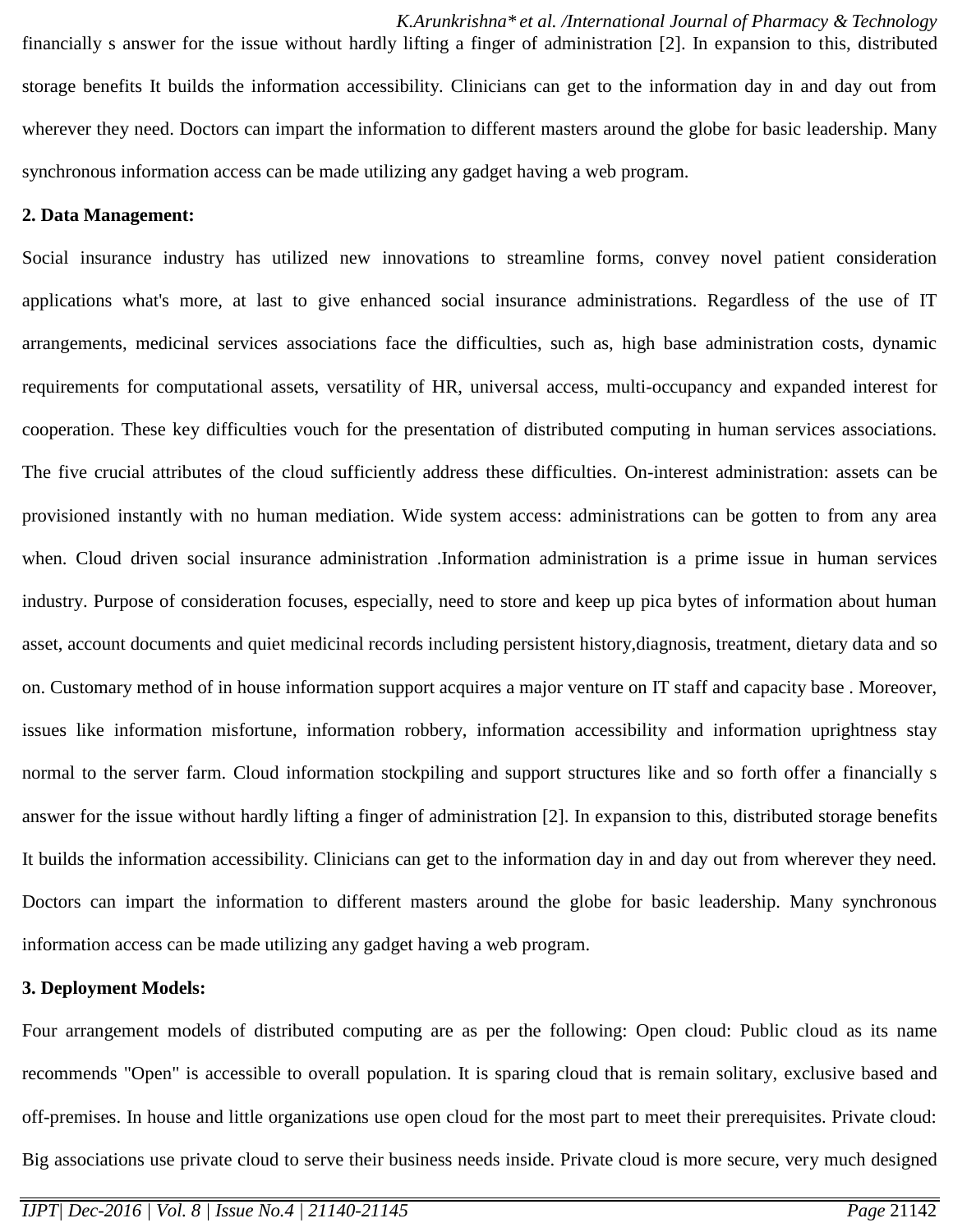*K.Arunkrishna\* et al. /International Journal of Pharmacy & Technology* and costly as it is not shared. Private cloud is ordinarily on-premises. Group cloud: Organizations that have comparative prerequisites and business targets they use group cloud. It is much the same as open cloud however just for the partaking bunches with improved security and protection control. It can be found on-premises or off-premises. Half and half cloud: Hybrid Cloud is a mix of two or more mists (private, group or open). Half and half cloud is a single cloud that gives mix of shared administrations. The major issue of crossover cloud is its security and control [4]. Half breed cloud can be on client or on supplier's premises.

#### **4. Management Information System:**

Social insurance industry has begun utilizing administration data frameworks to streamline the data stream inside what's more, outside the association. Doctors use the framework to give better patient consideration; clients use it for questioning administration; chairmen utilize this to deal with the human asset, charging and back; top administration utilize this framework for basic leadership and determining reason [15]. These are the exclusive frameworks which contain the mission basic information about the association. Because of the secrecy of the data, engineers can utilize cloud to create, test furthermore, and send this framework. Guarantee the fast collective improvement, cross-stage similarity, and reconciliation of the framework with other legacy frameworks.

#### **5. Drug Discovery:**

Drug disclosure is a procedure of finding new prescriptions while guaranteeing its viability and any reactions. The procedure requires enormous registering assets to distinguish the potential mixes for medication from a trillion conceivable compound structures. Mists against Disease, a joint avoid of Newcastle University; and Microsoft Research, present the cloud innovation in medication disclosure process. On account of the cloud, drug specialist can now get the computational foundation to the tremendous organic [8]. This progressive innovation has definitely diminished the cost and time for medication disclosure.



**Figure 1: Healthcare Services Based on Cloud.**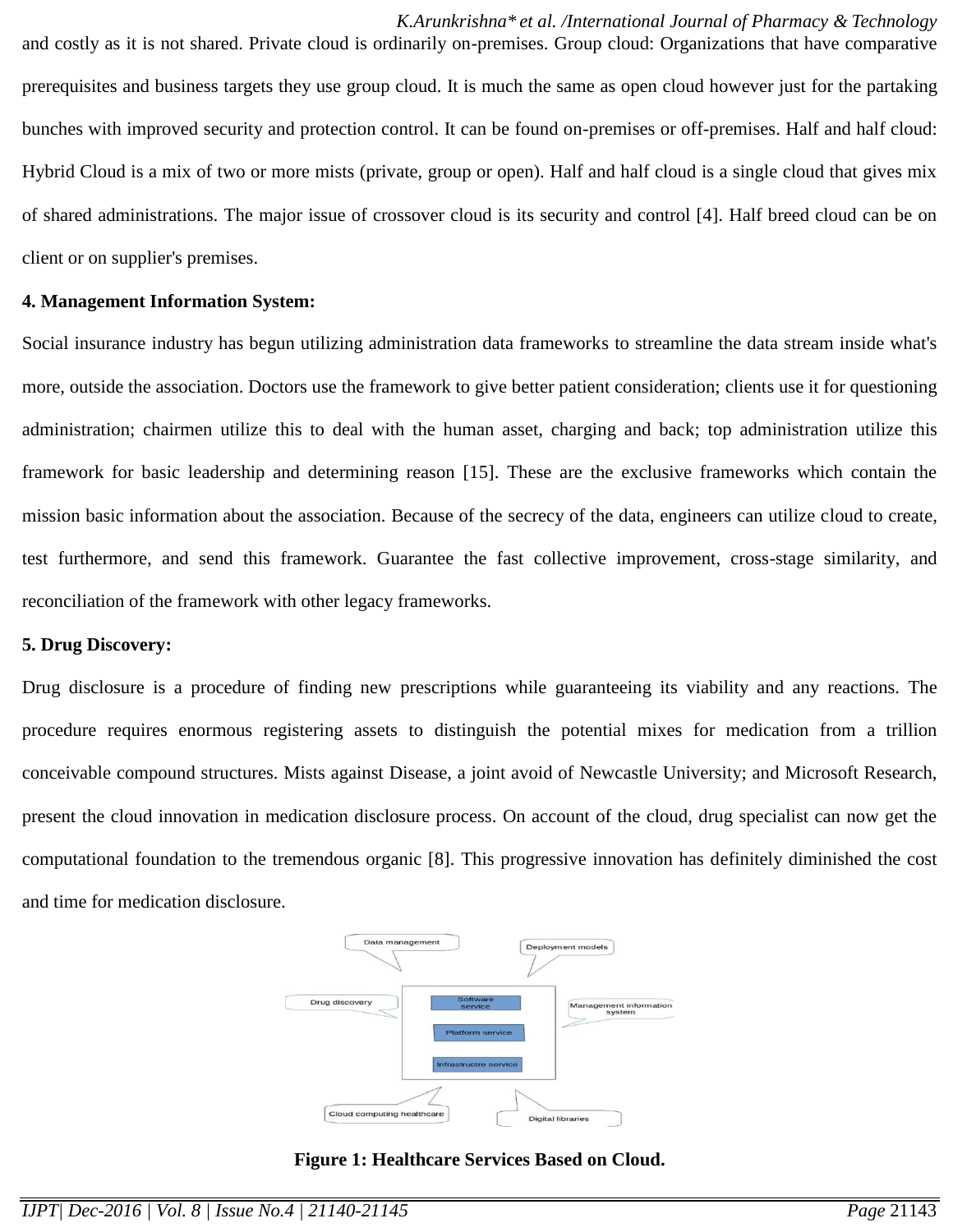#### **6. Digital Libraries:**

Libraries are the prime hotspot for information change among restorative understudy, specialists and professionals. Be that as it may, paper based medicinal libraries, especially in creating nations, are not ready to take care of the demand of group because of the money related hindrances. Cloud based computerized libraries have been seen as an open door. Cloud suppliers can offer scope of administrations to the libraries like document stockpiling, indexing administration, inquiry dialects, and facilitating administration and library administration frameworks [13]. Cloud library administrations bring the taking after focal points to the community, Institutions and people can profit the office on request. A few data seekers can read the writing, all the while.

#### **Conclusion:**

Cloud is a practical model for conveying ICT administrations to business, establishments and venture. Idea of cloud innovation in medicinal services is not novel, but rather its choice in social insurance industry is not develops yet. Numerous cloud based social insurance arrangements now exist in their early stages. Need of the hour is to outfit the use of distributed computing to its fullest. Cloud can help social insurance partners not just to take care of many of their current issues additionally to convey quality human services administrations in a convenient and financially savvy style. Be that as it may, in the meantime cloud appropriation in human services industry endures some inborn dangers like information security and protection, absence of trust, hierarchical acknowledgment also, inaccessibility of framework improvement principles and so forth. Proper investigation, arranging and measures ought to be taken into thought before moving to the cloud environment. Research must be done to imagine and actualize the cloud based human services administrations. The conversion of enthusiasm between cloud innovation and human services industry will bring about new application and open doors.

## **References**

- 1. E. Abukhousa, Mohamed, N., & Al-Jaroodi, J.,, "e-Health cloud: opportunity and challenges," Future internet, vol. 4, pp. 621-645, 2012.
- 2. S. Ahmed, & Abdullah, A.,, "E-healthcare and data management services in a cloud," IEEE, 2011.
- 3. A. F. Alshuwaier, Alshwaier, A. A., & Areshey, M. E., "Applications of cloud computing in education," presented at8th International conference on computing and networking technology, Gueonuj, 2012.